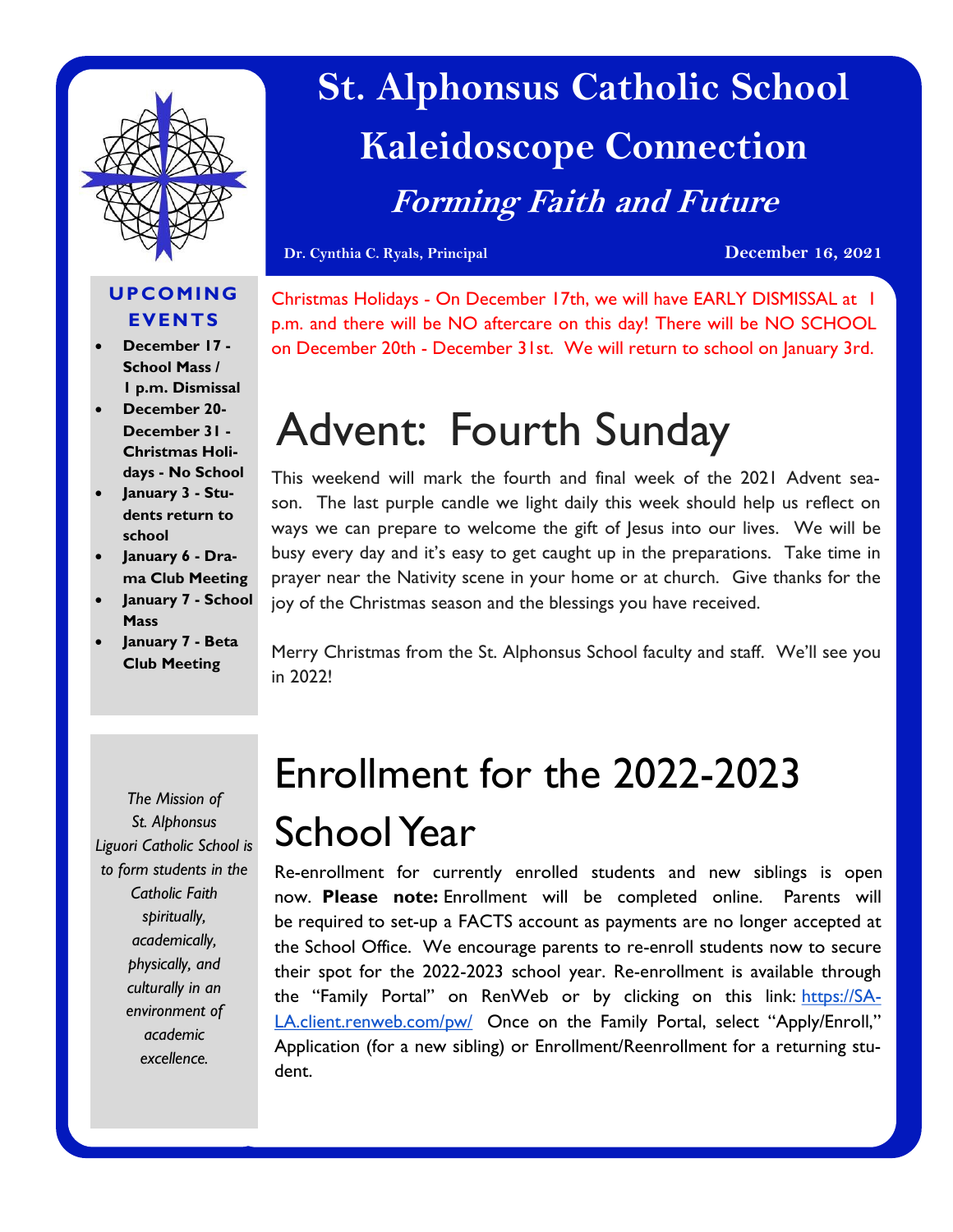December 16, 2021

## Toy Drive Service Project

Spread the Joy, Give a Toy. Thank you for all of your donations to help fill Ross Tire and Journey Church Toy Box. We appreciate your help and generosity!

## Sock Drive

Thank you to everyone who participated in Christmas Sock Day and donated socks for the "Sock it to Me" sock drive. This program is through Baton Rouge Parents Magazine. The socks will be delivered to several organizations and shelters that serve the needy.





## Drama Club Christmas Play and 8th Grade Nativity

The Drama Club will be performing "Twas the Night Before Christmas" and the 8th graders will perform the living Nativity tonight at 7:00 p.m. in the Family Center. Please come out and support our Drama Club and enjoy a show.

## Church Contribution Reminder

Please remember that in order to receive the "In-Parish" tuition rate, your contribution of at least \$300 needs to be included in one of the December 25th Sunday Mass collections. If you are hand delivering it to the church, it needs to be in the church office by Noon on Wednesday, December 29th. Contact the church office at 225.261.4650 if you would like to set-up automatic contributions.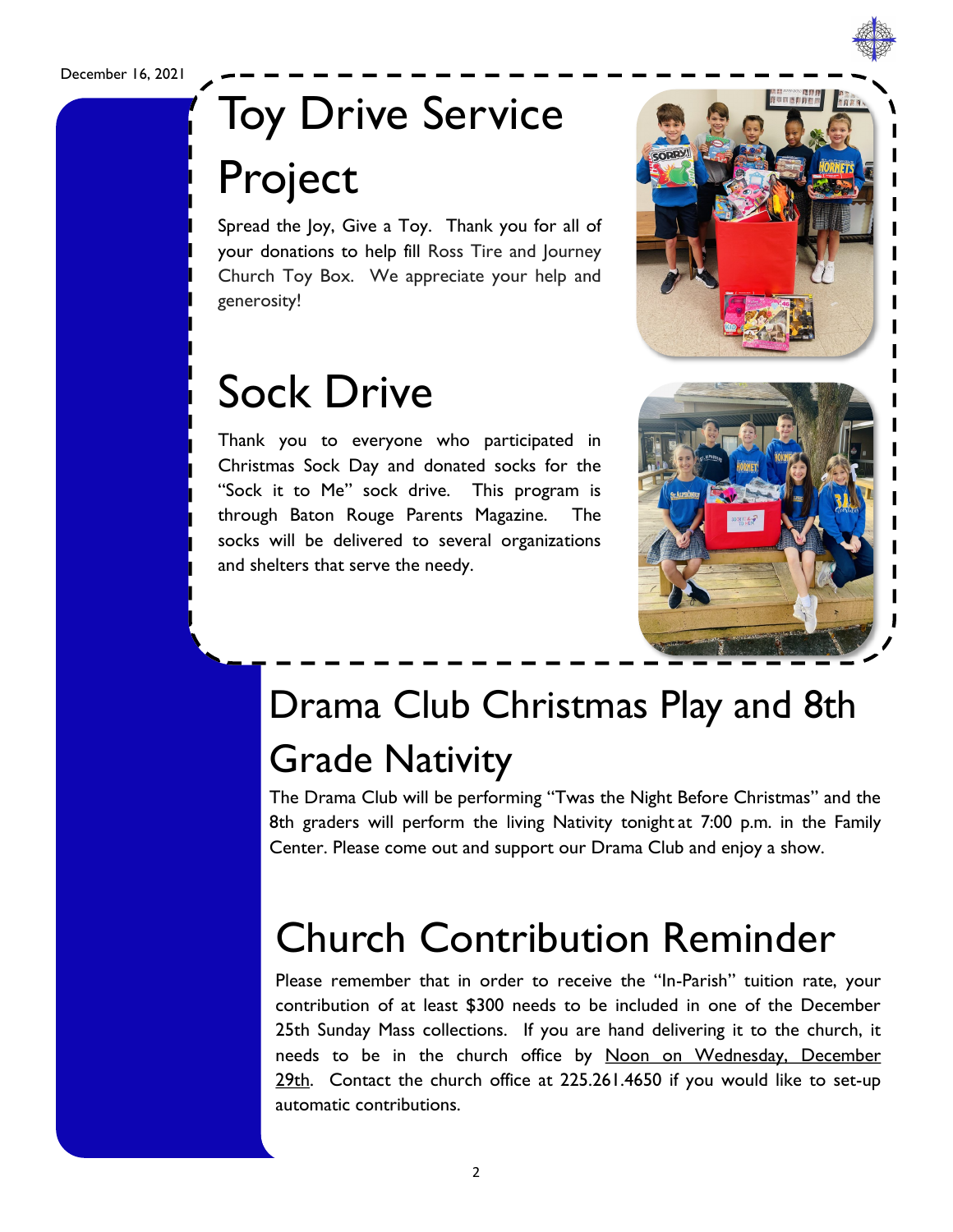### December 16, 2021



Thank you to Alicia Miller for organizing this wonderful event for our students and thanks to all the volunteers that helped in the Christmas Shop last week!



## God's Helping Hands

God's Helping Hands will be open to any  $1^{st}$  or  $2^{nd}$  grade student who wants to serve our school and church community! If your child is interested in joining God's Helping Hands this year, please turn in the permission slip attached to the Kaleidoscope newsletter and return it to your homeroom teacher no later than Thursday, January  $13<sup>th</sup>$ ! If you have any questions about joining God's Helping Hands, please email Tina Gallo ([tgallo@stalphonsusbr.org\),](mailto:tgallo@stalphonsusbr.org) Karen Harrison ([kharrison@stalphonsusbr.org](mailto:kharrison@stalphonsusbr.org)), Irene Berard ([iberard@stalphonsusbr.org\),](mailto:iberard@stalphonsusbr.org) or Jessica Fisher [\(jfisher@stalphonsusbr.org\)!](mailto:jfisher@stalphonsusbr.org) All information and details regarding this club, meeting dates, and what our club is all about can be found on the permission slip that is attached to the Kaleidoscope newsletter!